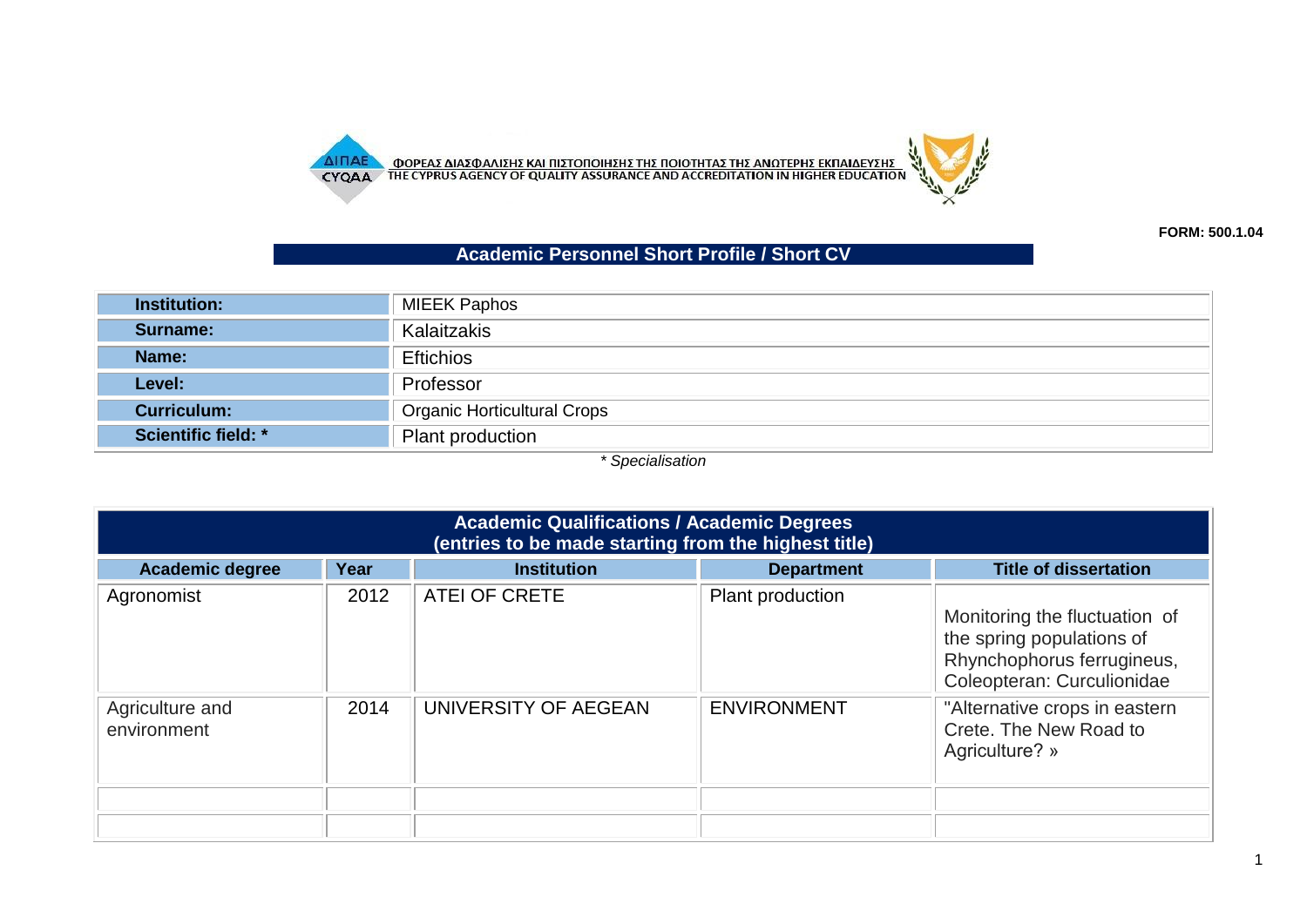| Employment history - The three (3) most recent to be registered |        |                       |                      |                  |
|-----------------------------------------------------------------|--------|-----------------------|----------------------|------------------|
| <b>Employment Period</b>                                        |        | <b>Employer</b>       | <b>Place of work</b> | <b>Position</b>  |
| <b>From</b>                                                     | To     |                       |                      |                  |
| 10/2018                                                         | 1/2019 | Ministry of Education | <b>PAFOS</b>         | <b>PROFESSOR</b> |
| 9/2017                                                          | 8/2018 | Ministry of Education | <b>PAFOS</b>         | <b>PROFESSOR</b> |
| 9/2016                                                          | 7/2017 | Ministry of Education | <b>PAFOS</b>         | <b>PROFESSOR</b> |

|                       | Main articles in scientific journals with critical reviews, monographs, books, conference editions. Enter the five (5)<br>most recent and five (5) selected - (maximum ten (10) |                                                                                                                                                                                                                    |                                                                                            |                                                                                                                                                 |      |              |  |  |
|-----------------------|---------------------------------------------------------------------------------------------------------------------------------------------------------------------------------|--------------------------------------------------------------------------------------------------------------------------------------------------------------------------------------------------------------------|--------------------------------------------------------------------------------------------|-------------------------------------------------------------------------------------------------------------------------------------------------|------|--------------|--|--|
| Ref.<br><b>Number</b> | Year                                                                                                                                                                            | <b>Title</b>                                                                                                                                                                                                       | <b>Other writers</b>                                                                       | <b>Scientific Magazine</b><br>and Publisher /<br><b>Conference</b>                                                                              | Vol. | <b>Pages</b> |  |  |
|                       | 2012                                                                                                                                                                            | Observations on the<br>population and the damage<br>caused by the insect<br>Rhynchophorus ferrugineus<br>(Coleoptera: Curculionidae)<br>in an area where Canary<br>palms have been destroyed<br>by insect activity | KALAITZAKIS, E.,<br>KONTAKIS, S.,<br>NIAMOURIS, K.,<br>PAPAILIAKIS, M.,<br>&PSIROFONIA, P. | 6th Conference of<br>the Greek<br><b>Ecological Society</b><br>on "Ecological<br>research in Greece,<br>trends, challenges<br>and applications" | A    | 149          |  |  |
| $\overline{2}$        |                                                                                                                                                                                 |                                                                                                                                                                                                                    |                                                                                            |                                                                                                                                                 |      |              |  |  |
| 3                     |                                                                                                                                                                                 |                                                                                                                                                                                                                    |                                                                                            |                                                                                                                                                 |      |              |  |  |
| 4                     |                                                                                                                                                                                 |                                                                                                                                                                                                                    |                                                                                            |                                                                                                                                                 |      |              |  |  |
| 5                     |                                                                                                                                                                                 |                                                                                                                                                                                                                    |                                                                                            |                                                                                                                                                 |      |              |  |  |
| 6                     |                                                                                                                                                                                 |                                                                                                                                                                                                                    |                                                                                            |                                                                                                                                                 |      |              |  |  |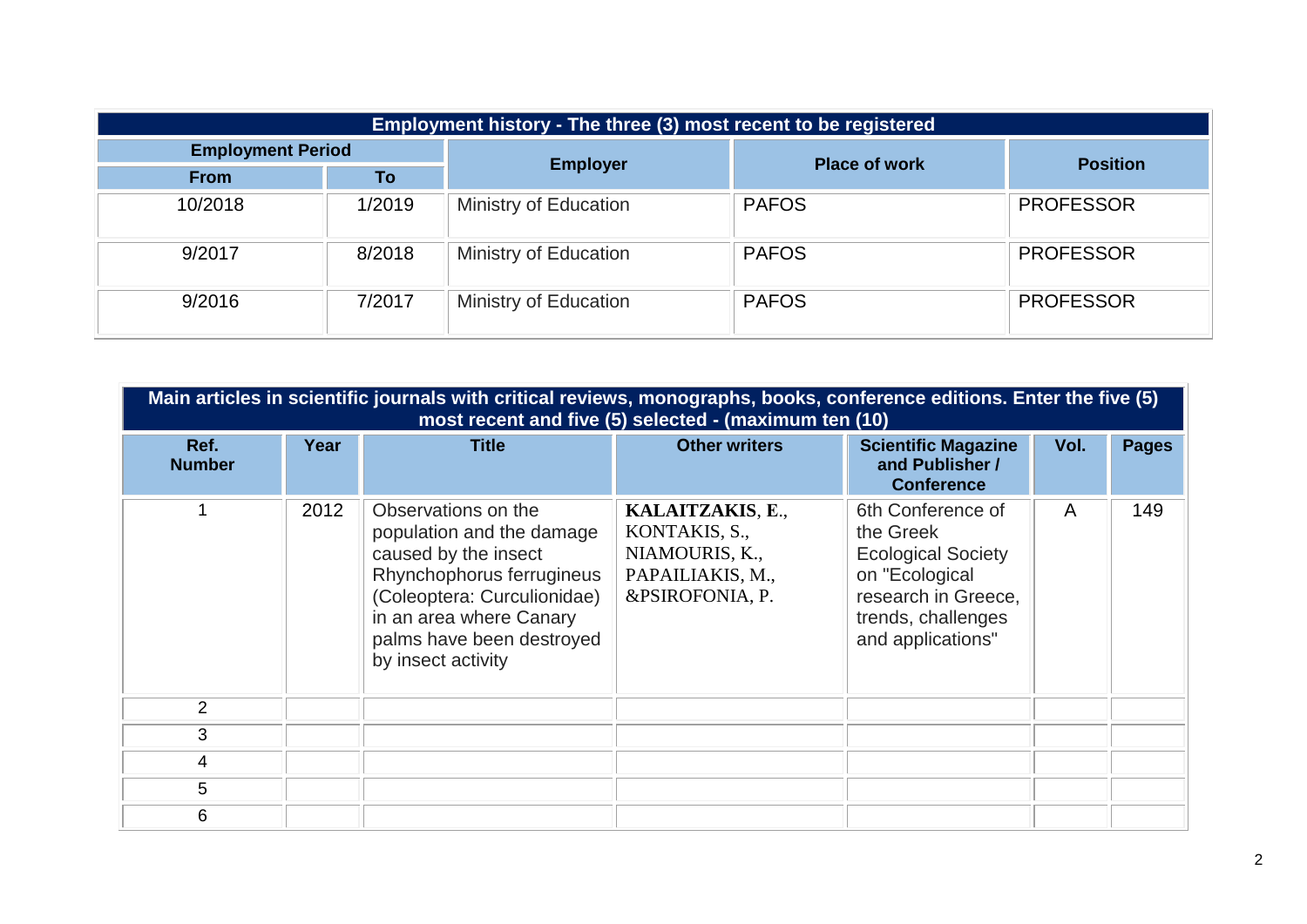|                       | Reports (where applicable). Enter the five (5) most recent and five (5) selected - (maximum ten (10) |              |                              |        |                    |  |
|-----------------------|------------------------------------------------------------------------------------------------------|--------------|------------------------------|--------|--------------------|--|
| Ref.<br><b>Number</b> | <b>Date</b>                                                                                          | <b>Topic</b> | <b>International / Local</b> | Place* | Role in the report |  |
|                       |                                                                                                      |              |                              |        |                    |  |
| 2                     |                                                                                                      |              |                              |        |                    |  |
| 3                     |                                                                                                      |              |                              |        |                    |  |
| 4                     |                                                                                                      |              |                              |        |                    |  |
| 5                     |                                                                                                      |              |                              |        |                    |  |
| 6                     |                                                                                                      |              |                              |        |                    |  |
|                       |                                                                                                      |              |                              |        |                    |  |
| 8                     |                                                                                                      |              |                              |        |                    |  |
| 9                     |                                                                                                      |              |                              |        |                    |  |
| 10                    |                                                                                                      |              |                              |        |                    |  |

\*Register the site, the city, etc.

|                       | Research Projects. Enter the five (5) most recent and five (5) selected - (maximum ten (10) |              |                      |                           |  |  |  |
|-----------------------|---------------------------------------------------------------------------------------------|--------------|----------------------|---------------------------|--|--|--|
| Ref.<br><b>Number</b> | <b>Date</b>                                                                                 | <b>Title</b> | <b>Subsidy from:</b> | Role in researchProject * |  |  |  |
|                       |                                                                                             |              |                      |                           |  |  |  |
| 2                     |                                                                                             |              |                      |                           |  |  |  |
| 3                     |                                                                                             |              |                      |                           |  |  |  |
| 4                     |                                                                                             |              |                      |                           |  |  |  |
| 5                     |                                                                                             |              |                      |                           |  |  |  |
| 6                     |                                                                                             |              |                      |                           |  |  |  |
|                       |                                                                                             |              |                      |                           |  |  |  |
| 8                     |                                                                                             |              |                      |                           |  |  |  |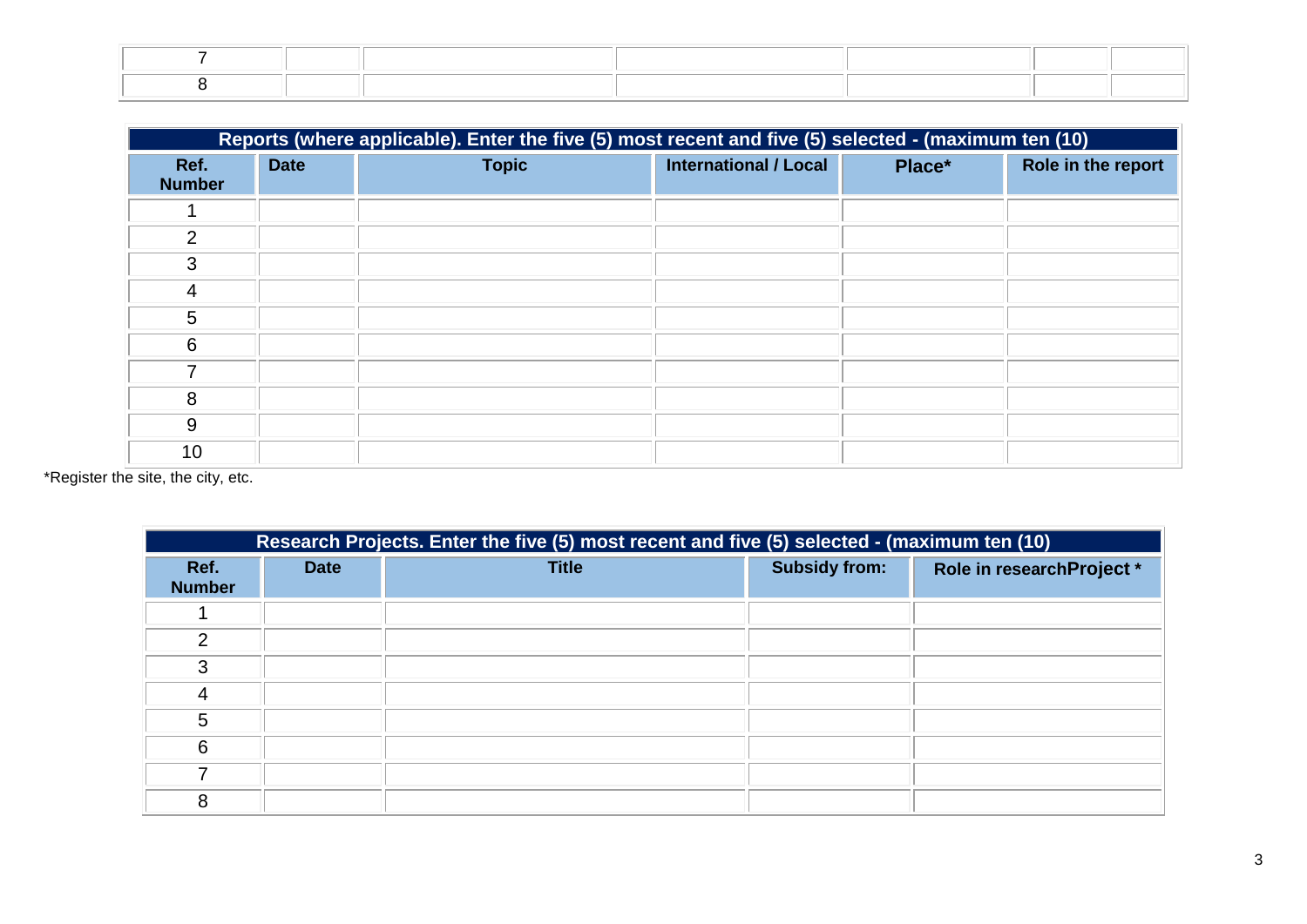*\*RoleinResearchProject: for instance Scientific Coordinator, Research Team Member, Researcher, Assistant Researcher, others.*

| Consulting Services and / or Participation in Boards / Committees - To be registeredthe five (5) most recent |               |              |                                  |                        |  |
|--------------------------------------------------------------------------------------------------------------|---------------|--------------|----------------------------------|------------------------|--|
| Ref.<br><b>Number</b>                                                                                        | <b>Period</b> | Organization | <b>Position or Service Title</b> | <b>Main activities</b> |  |
|                                                                                                              |               |              |                                  |                        |  |
|                                                                                                              |               |              |                                  |                        |  |
|                                                                                                              |               |              |                                  |                        |  |
|                                                                                                              |               |              |                                  |                        |  |
|                                                                                                              |               |              |                                  |                        |  |

|                       | Awards / International Distinctions (where applicable). Enter the five (5) most recent and five (5) selected - (maximum<br>ten (10) |              |                    |  |  |  |  |
|-----------------------|-------------------------------------------------------------------------------------------------------------------------------------|--------------|--------------------|--|--|--|--|
| Ref.<br><b>Number</b> | <b>Date</b>                                                                                                                         | <b>Title</b> | <b>Awarded by:</b> |  |  |  |  |
|                       |                                                                                                                                     |              |                    |  |  |  |  |
| $\mathcal{P}$         |                                                                                                                                     |              |                    |  |  |  |  |
| 3                     |                                                                                                                                     |              |                    |  |  |  |  |
| 4                     |                                                                                                                                     |              |                    |  |  |  |  |
| 5                     |                                                                                                                                     |              |                    |  |  |  |  |
| 6                     |                                                                                                                                     |              |                    |  |  |  |  |
| 7                     |                                                                                                                                     |              |                    |  |  |  |  |
| 8                     |                                                                                                                                     |              |                    |  |  |  |  |